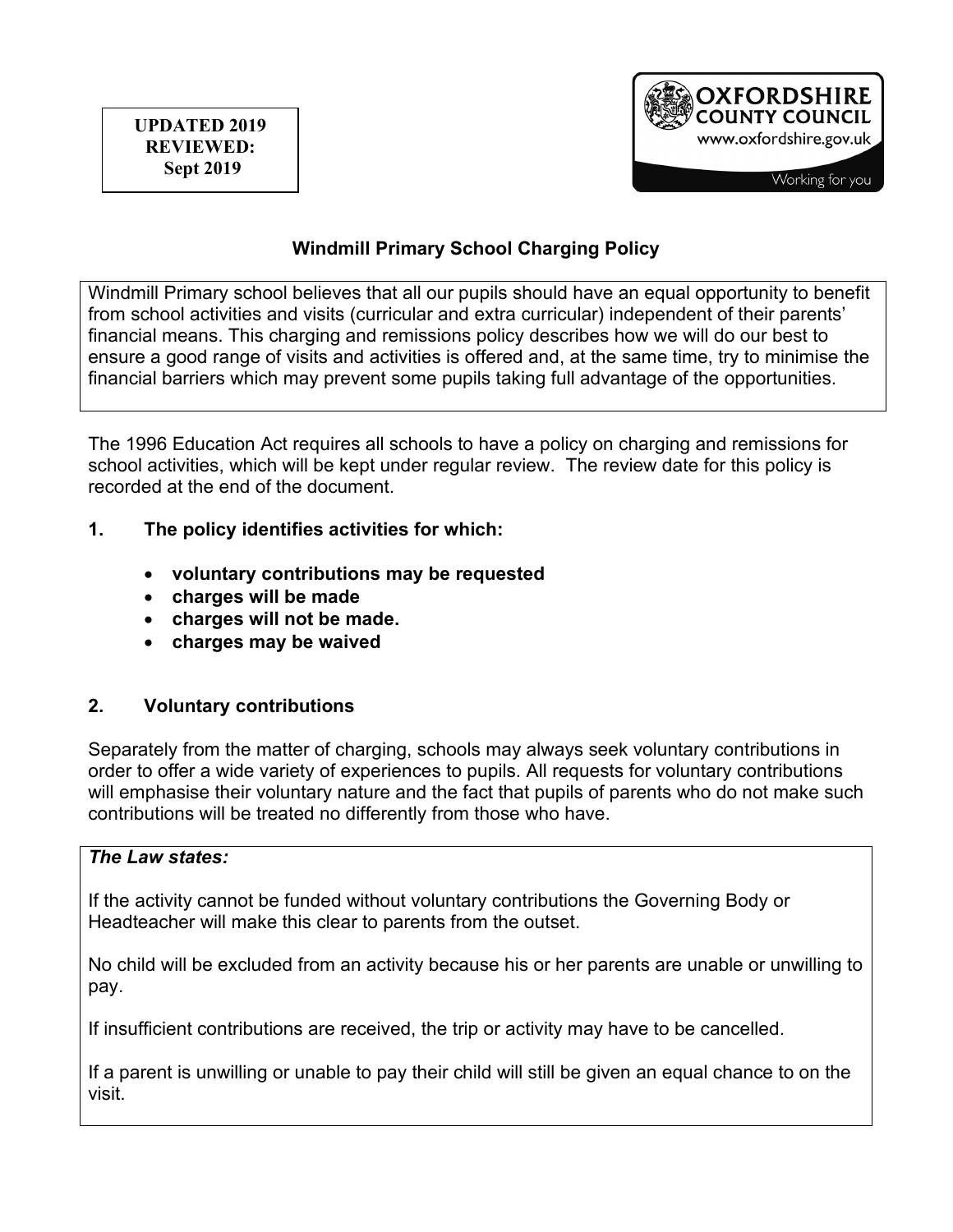# **3. No charges will be made for**

- a) An admission application to any maintained school
- b) Education provided during school hours (including the supply of any materials, books, instruments or other equipment):
- c) Education provided outside school hours if it is part of the National Curriculum, or part of a syllabus for a prescribed public examination that the pupil is being prepared for at the school, or part of the school's basic curriculum for religious education;
- d) Tuition for pupils learning to play musical instruments (or singing) if the tuition is required as part of the National Curriculum, or part of a syllabus for a prescribed public examination that the pupil is being prepared for at the school, or part of religious education;
- e) Education provided on any trip that takes place outside school hours (see 4a)
	- a. if it is part of the National Curriculum, or
	- b. part of a syllabus for a prescribed public examination that the pupil is being prepared for at the school, or
	- c. part of the school's basic curriculum for religious education;
- f) Supply teachers to cover for those teachers who are absent from school accompanying pupils on a residential trip;
- g) Transport provided in connection with an educational visit.

**\*** If a pupil fails, without good reason, to meet any examination requirement for a syllabus a charge may / will be made.

# **4. Charges may be made for**

# **a) Activities outside school hours**

Residential and non-residential activities (other than those listed in Section 3 above) which take place outside school hours, but only if the majority of the time spent on that activity takes place outside school hours (time spent on travel counts in this calculation if the travel itself occurs during school hours). (See Section 9)

# **b) Residential visits during school hours**

The board and lodging costs (but only those costs) of residential trips deemed to take place during school time, However pupils whose parents are in receipt of certain benefits (see remissions policy below) will be exempt from paying the cost of board and lodging.

# **c) Music tuition**

Music tuition for individuals or appropriate sized groups of pupils to play a musical instrument or to sing and which is not an essential part of either the National Curriculum or a public examination syllabus for all pupils.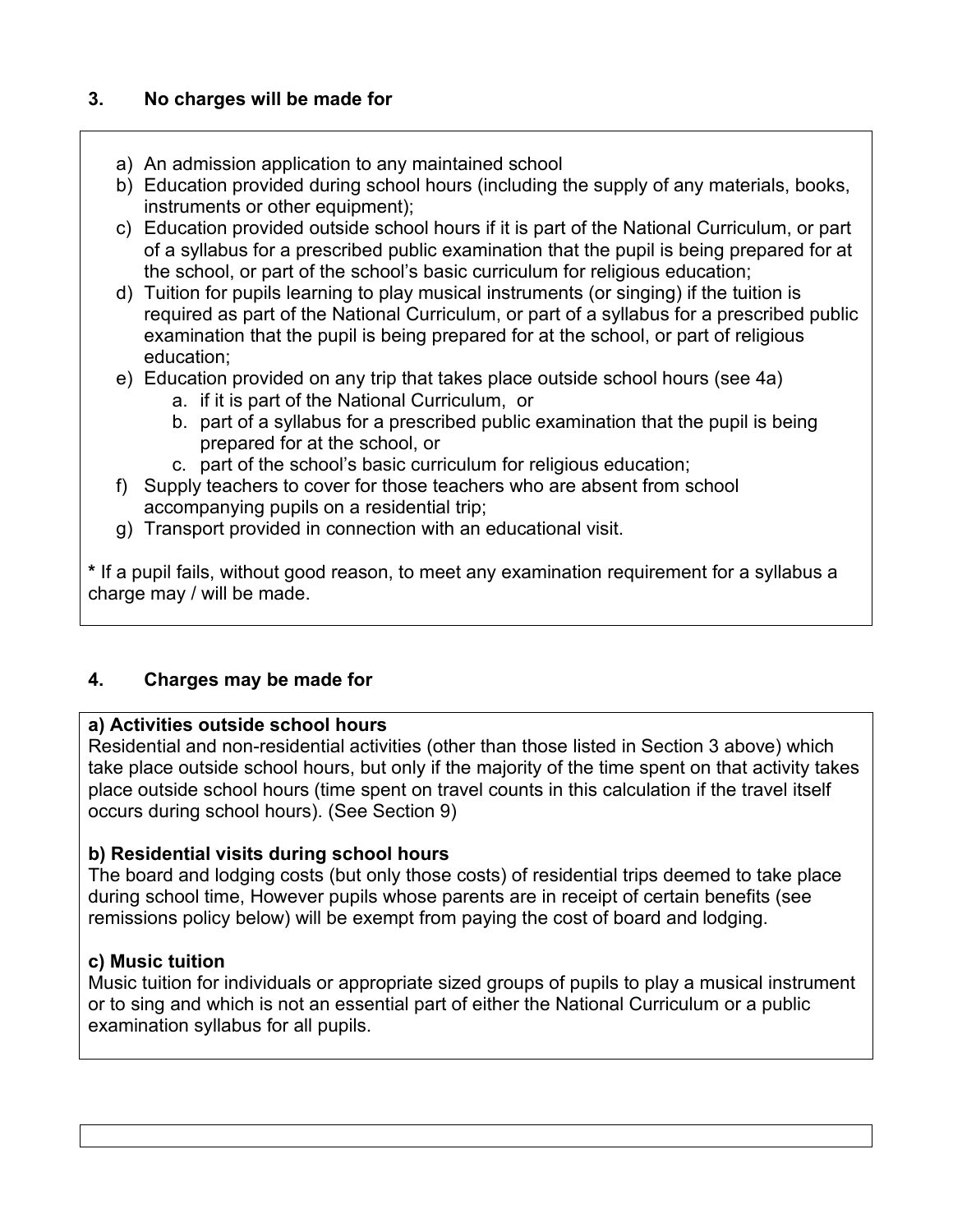**When any trip is arranged parents will be notified of the policy for allocating places. This should recognise that parents may not be able to pay quickly and may have to budget for the trip over a reasonable period of time.**

### **5. Optional Extras**

**Is a residential trip in or out of school time?**

**If the number of school sessions on a residential trip is equal to or greater than 50% of the number of half days spent on the trip it is deemed to have taken place during school hours (even if some activities take place late in the evening). Whatever the starting and finishing times of the school day, regulations require that the school day is divided into 2 sessions. A "half day" means any period of 12 hours ending with noon or midnight on any day.** 

Charges may be made for optional activities that are known as 'Optional Extras'. Any charges made will not exceed the actual cost (per pupil) of provision

### **It is the policy of Windmill Primary school that charges will (or may) be made as indicated below. Parental agreement will be obtained before a charge is made.**

|                                                                                                                                       |                                                                                                                                                                                                                                                        | <b>Remitted or help</b><br>available (enter your<br>school decision here). |
|---------------------------------------------------------------------------------------------------------------------------------------|--------------------------------------------------------------------------------------------------------------------------------------------------------------------------------------------------------------------------------------------------------|----------------------------------------------------------------------------|
| Charges will/may be made for any<br>materials, books, instruments, or<br>equipment, where a parent wishes<br>their child to own them: | Eg. A clay model $-$ a<br>charge to cover the cost of<br>the clay.                                                                                                                                                                                     |                                                                            |
| Charges will/may be made for music<br>tuition                                                                                         | The cost, or a proportion<br>of the costs, for teaching<br>staff employed to provide<br>tuition in playing a musical<br>instrument or singing,<br>where the tuition is an<br>optional extra for an<br>individual pupil or<br>appropriate groups pupils |                                                                            |
| Charges will be made for the board and<br>lodging component of residential trips                                                      | The charge will not<br>exceed the actual cost                                                                                                                                                                                                          | Remission for category<br>A (see below)                                    |
|                                                                                                                                       |                                                                                                                                                                                                                                                        |                                                                            |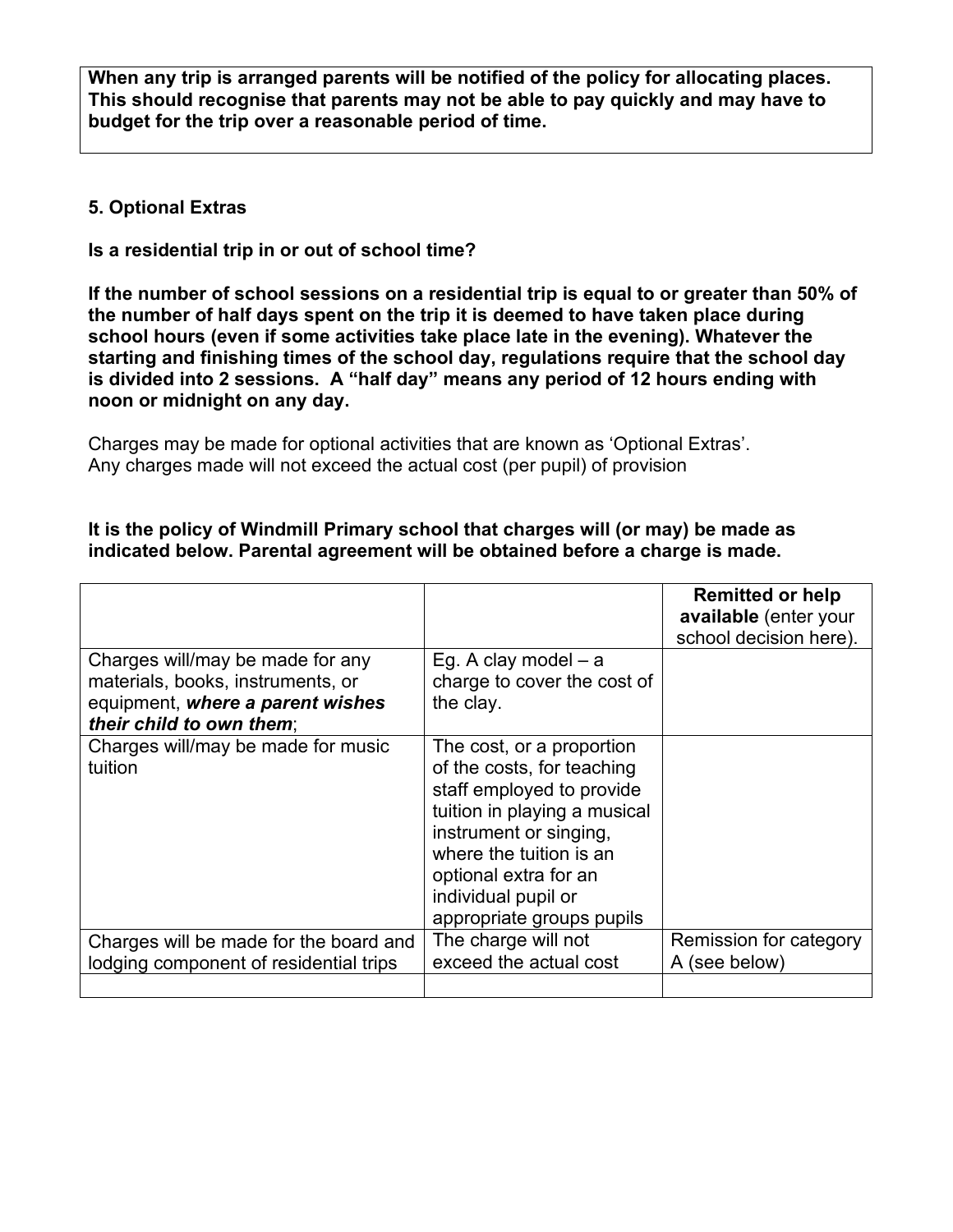# **6. Remissions**

In order to remove financial barriers from pupils, the governing body has agreed that some activities and visits where charges can legally be made will be offered at no charge or a reduced charge to parents in particular circumstances. This remissions policy sets out the circumstances in which such charges will be waived.

# **7. Families qualifying for remission or help with charges.**

If remission or help is available in relation to a particular charge it is indicated in the right hand column of the table above. Criteria for qualification for remission are given below.

# **Category A**

Parents in receipt of:

- Income Support
- Universal Credit
- Income-based Jobseekers Allowance
- Income related Employment and Support Allowance
- Support under part VI of the Immigration and Asylum Act 1999
- The Guarantee Element o9f State Pension Credit
- Child Tax Credit, provided that Working Tax Credit is not also received and the family's income (as assessed by Her Majesty's Revenue and Customs) does not exceed £16,190

# **Additional categories of parents may claim help with some costs in the following circumstances:**

### **Category B**

• When a family is being asked to fund residential visits for more than one child in the same academic year and they can provide evidence that this will create financial hardship for the family.